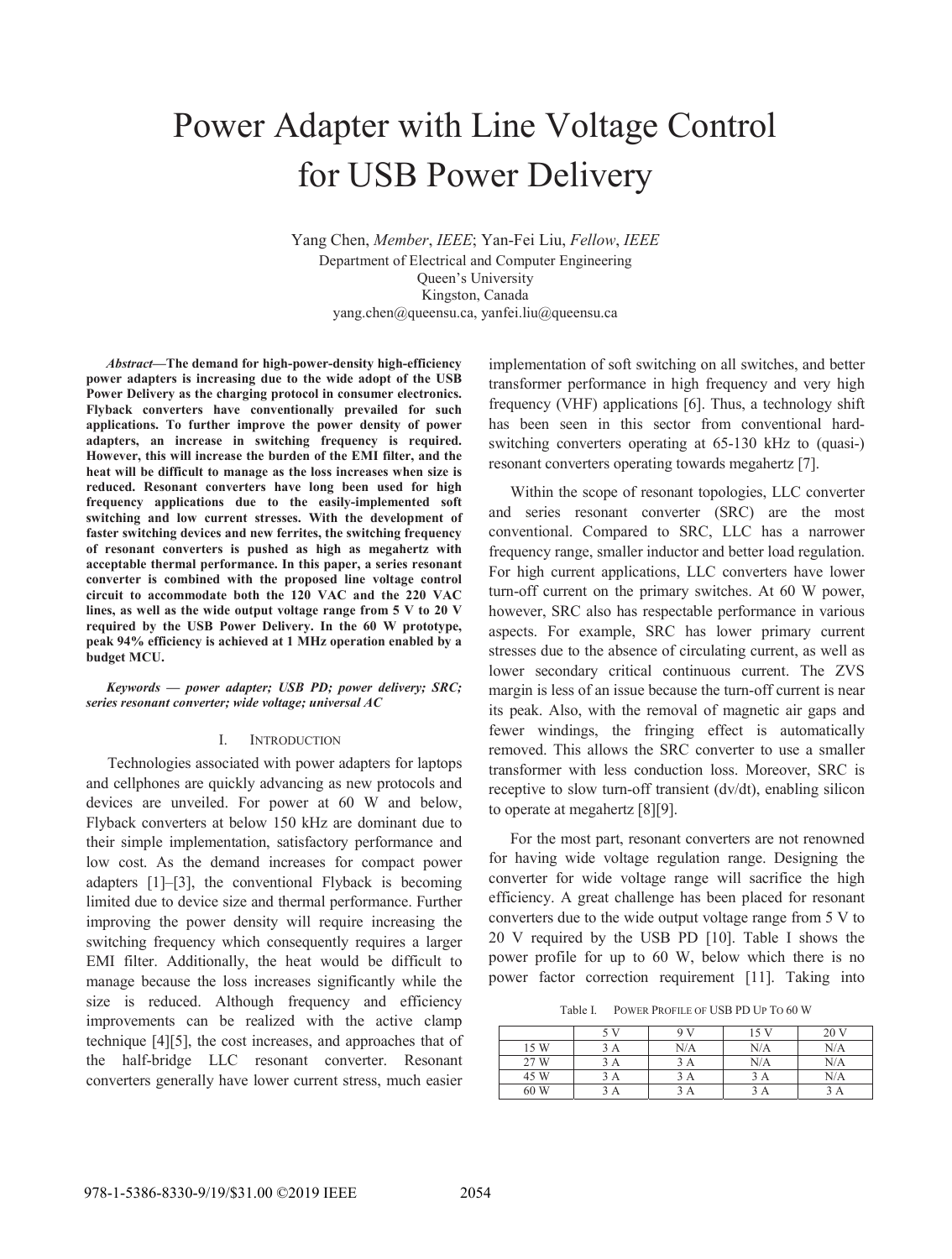

Fig. 1. SRC converter with line voltage control circuit

consideration of universal AC input of 100 - 240 VAC, it only increases the design challenge for the DC-DC stage. Even with Flyback converter, optimization is difficult.

 This paper focuses on improving the power adapter performance by controlling the AC voltage, so to further control the input voltage range of the DC-DC stage. An additional switch is used to limit the input voltage within a specified maximum value. In this way, the DC input voltage variation is significantly reduced, despite of the universal AC input as wide as 100Vac - 240Vac commonly seen in such applications. Additionally, the input voltage range can be adjusted based on the output voltage ladders, so to reduce the design burden of the DC-DC stage. Besides, the size of the input capacitor can also be significantly reduced due to the much reduced voltage rating requirement. With the proposed line voltage control method, the design of the converter only needs to be optimized for a narrow voltage range. Thus, high performance is expected for the power stage, and more high-efficient DC-DC solutions are enabled for such applications. In this paper, SRC is used as an example for DC-DC stage because it maximizes the above mentioned benefits. In practice, LLC converters and Flyback *etc*. can also be applied.

## II. OPERATION PRINCIPLE OF LINE VOLTAGE CONTROL

Fig. 1 shows a half-bridge SRC with the line voltage control circuit, in which the switch *S* is added to the conventional full bridge rectifier. *S* should be connected in such a way that the rectified line current should not charge the capacitor *Cin* through the body diode. In other words, the line power is transferred to *Cin* and the load side only when *S* is turned on. When *S* is turned off, the line power is disconnected. By the turn off instant, the voltage on capacitor *Cin* reaches its maximum.

Fig. 2 shows the critical control logic and key waveforms of the line control circuit. *Vbus* is the voltage on the input capacitor *Cin*, which is also the bus voltage for the following DC-DC converter. |*vac*| is the absolute value of the AC input. *iS* is the current through the switch *S*. *Gs* is the gate signal of the switch *S*. In this paper, the turn-on timing is synchronized with the AC voltage zero crossing point, although in practice the turn-on timing can be around the zero crossing point as long as  $|v_{ac}|$  is lower than  $V_{bus}$ . In the case of a late turn-on happens, an inrush current will be seen on the capacitor, which is not very desired. The operation and control are explained in details as follows.



*State [t<sub>0</sub>, t<sub>1</sub>]*: As shown in Fig. 3, although *S* is turned on at *t0, D1* and *D4* are still reversely biased and will not start to conduct until *t1*, at which time *vac* becomes higher than *Vbus*. From *t0* to *t1*, *Cin* will continuously discharge to power the load.



Fig. 3. Line voltage circuit operation at [t<sub>0</sub>, t<sub>1</sub>]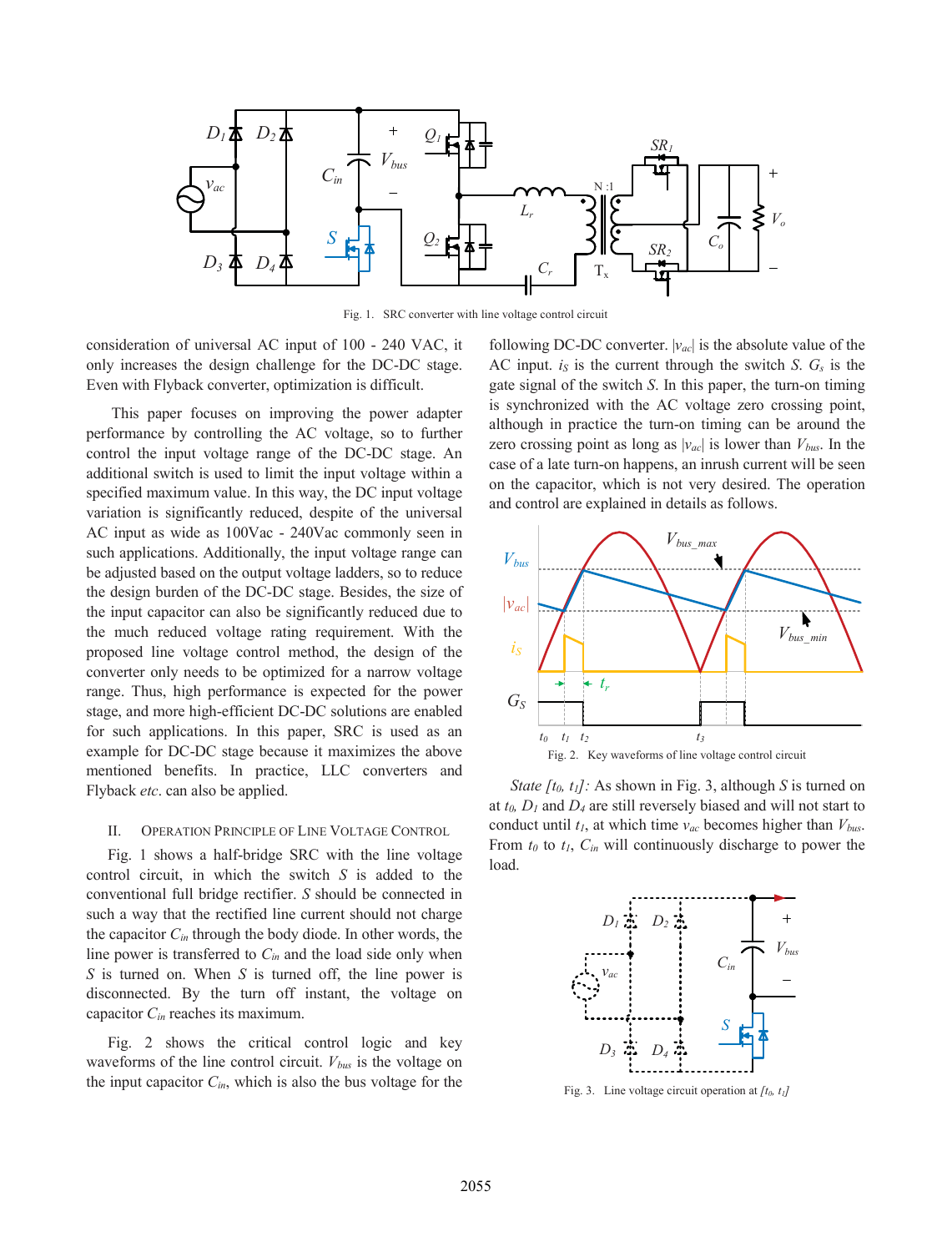*State [t1, t2]:* As shown in Fig. 4, *D1* and *D4* start to conduct at  $t_1$ . The capacitor voltage will keep increasing with the  $|v_{ac}|$ . At  $t_2$ , the bus voltage reaches the predetermined maximum value  $V_{bus\ max}$  and  $S$  is then turned off. It should be noted that the voltage rising time *tr* (period between  $t_1$  and  $t_2$ ) will be different for 120 VAC and 220 VAC lines. Thus, the *i<sub>S</sub>* will also be different depending on the rising time. If the  $V_{bus\ max}$  is higher than the peak value of  $v_{ac}$  (saying  $V_{bus\ max}$  is 170 V, and  $v_{ac}$  is 100 VAC with peak at 141 V), then *S* will always remain turned on and the operation will be the same as a conventional full bridge rectifier.



Fig. 4. Line voltage circuit operation at *[t1, t2]*

*State [t<sub>2</sub>, t<sub>3</sub>]*: As shown in Fig. 5, after *S* is turned off at *t2*, the AC power is disconnected, and the load is powered by the capacitor  $C_{in}$  alone. During  $t_2$  to  $t_3$ , the diode bridge remains as forward-biased while the body diode of *S* is reverse-biased. The peak voltage stress on *S*, which equals to the difference between |*vac*| and *Vbus\_max*, is reached sometime after the *vac* reaches its peak. In practice, the voltage stress varies based on the *Vbus\_max* and the *Cin* value. In a typical design, the peak voltage stress is between 150 V to 200 V. However, a 500 V rated MOSFET should be used, because *S* should withstand the peak line voltage (340V in worst scenario) during power up.



Fig. 5. Line voltage circuit operation at  $[t_2, t_3]$ 

#### III. PERFORMANCE ANALYSIS

Fig. 6 shows the voltage rising time *tr* and the current stress in *S* for different AC voltages. The results are from 20 V/60 W output, which is the worst case in terms of current stress in *S*. The *Vbus\_max* is set at 170 V. Generally, the 120 VAC line has a longer rising time than the 220 VAC line so that the current in *S* is lower at 120 VAC. For 100 VAC and 110 VAC, the actual *Vbus\_max* is less than 170 V and the average bus voltage is lower than the other cases. Therefore, the current is higher even if the conducting time is longest.

From the loss perspective, the diode bridge will have the same loss for different AC input. Although the current increases with the AC voltage, the conducting time is reduced. This results in the same total amount of charge going through the diodes. For the MOSFET *S* and capacitor *Cin*, the losses will increase at higher AC voltage. Because these are resistive losses and the RMS current is higher at high input.



As the *Cin* voltage is clamped below 170 V, its size can be greatly reduced by using 200 V rated capacitors. This is significant because for power adapters at such power level, the electrolytic capacitor can occupy as much as 1/4 of the entire converter. Fig. 7 compares the size of 200 V and 400 V rated *Cin* used in conventional diode bridge rectifiers. Generally, more than half of the size is saved.

It is also observed that as the capacitor value increases, the minimum bus voltage is also increased. This will have impact on the SRC design, as the resonant point and transformer turns ratio are designed based on the *Vbus\_min*. On one hand, a higher *Vbus\_min* is preferred so that a higher turns ratio can be used. This will help reduce the current stress in the resonant tank. On the other hand, a small  $V_{bus,min}$  is beneficial in terms of the overall size. In this case, 82 μF is selected since it achieves good trade-off between the  $V_{bus,min}$  and size.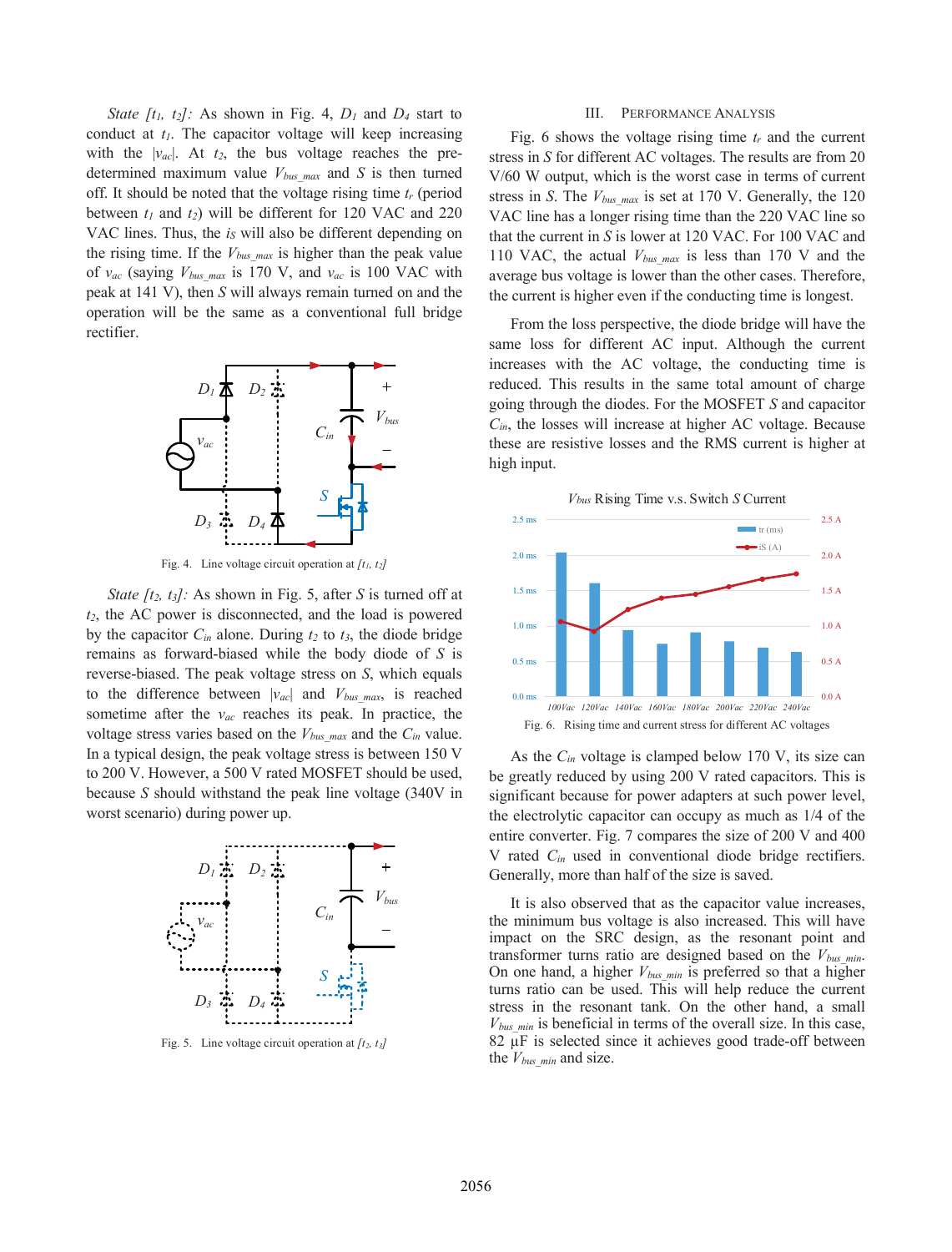

If the *Vbus* remains the same for all output conditions, the SRC gain should be designed to cover at least 4 times, so to accommodate output voltages from 5 V to 20 V. This is not desirable as the wide gain will lower the efficiency. The AC control method can be used to reduce the SRC gain range and improve its design. As shown in Fig. 8, once the 20 V/60 W design is final, the SRC converter can also achieve operations at 5 V, 9 V *etc.* simply by lowering bus voltage.

For example, with 82 μF *Cin* and *Vbus\_max* at 170 V, the *Vbus\_min* is 110 V for 20 V/3 A conduction. The transformer turns ration is selected at 7:3, so that *Vbus* for the SRC at resonance is designed at around 90 V (20 V\*(7/3)\*2 = 93 V) in this case to allow for some ZVS margin for 110 V operation. Then, for 5 V output, at the resonant frequency, the corresponding input voltage should be 23 V (5 V/20 V\*90 V). The *Vbus* voltage can be selected as, for instance, 55 V to 95 V. Then the ratio-to-resonance is close to that of the 20 V output. The objective is to have the same gain design of SRC for all output voltages, so that the switching frequency and operation is same throughout all output conditions.



#### *Cin* Size Compare at Different *Vbus\_min*

# IV. EXPERIMENT RESULTS

To verify the feasibility and demonstrate the advantages of the proposed line voltage control method, a 60 W prototype has been built. The specifications and the parameter designs are shown in Table II.

| <b>Input AC</b> voltage             | $100VAC - 240VAC$                                                              |  |
|-------------------------------------|--------------------------------------------------------------------------------|--|
| <b>Output voltage</b>               | 5V, 9V, 12V, 15V, 20V                                                          |  |
| Max output current / power          | 3A/60 W                                                                        |  |
| Input capacitor $C_{in}$            | $82 \mu F / 200 V$                                                             |  |
| <b>Bus Voltage</b> <i>V</i> bus max | 170V @ 20V Vo<br>150V @ 15V Vo<br>135V @ 12V Vo<br>115V @ 9V Vo<br>95V @ 5V Vo |  |
| <b>Auxiliary MOSFET</b>             | STF43N60DM2<br>(85mOhms)                                                       |  |
| <b>HB MOSFET</b>                    | <b>IPB320N20N3 G</b><br>(32mOhms)                                              |  |
| <b>Switching frequency</b>          | 660 kHz-1000 kHz                                                               |  |
| Resonant inductor $L_r$             | 8 µH (13T RM6)                                                                 |  |
| Resonant capacitor $C_r$            | 8nF                                                                            |  |
| Transformer $T_{x}$                 | $7:3:3$ (RM6)                                                                  |  |

Table II. SPECIFICATIONS AND DESIGNS OF LINE POWER CONTROL METHOD

For 20 V output voltage, the maximum voltage on *Cin* is designed as 170 V, at which the switch is turned off. When outputting 60 W of power, the capacitor voltage will reach its minimum, which is selected at 100 V in this design. With these two boundary selected, a 200 V rated capacitor of 82  $\mu$ F can be used. As 20 V/60 W is the worst case in terms of power, the selected capacitor value will only be sufficient for other output voltage (5V, 9V, 12V and 15V) and power conditions. The sizes of  $82 \mu$ F capacitor at  $200 \text{ V}$  rating and 400 V rating of Nichicon UCY series are compared in Fig. 9. It is observed that the 200 V capacitor occupies less than 40% of the space required by a 400 V capacitor. This greatly helps achieve the goal of reducing the total converter size.



Fig. 9. Size comparison of 200 V and 400 V 82 µF capacitor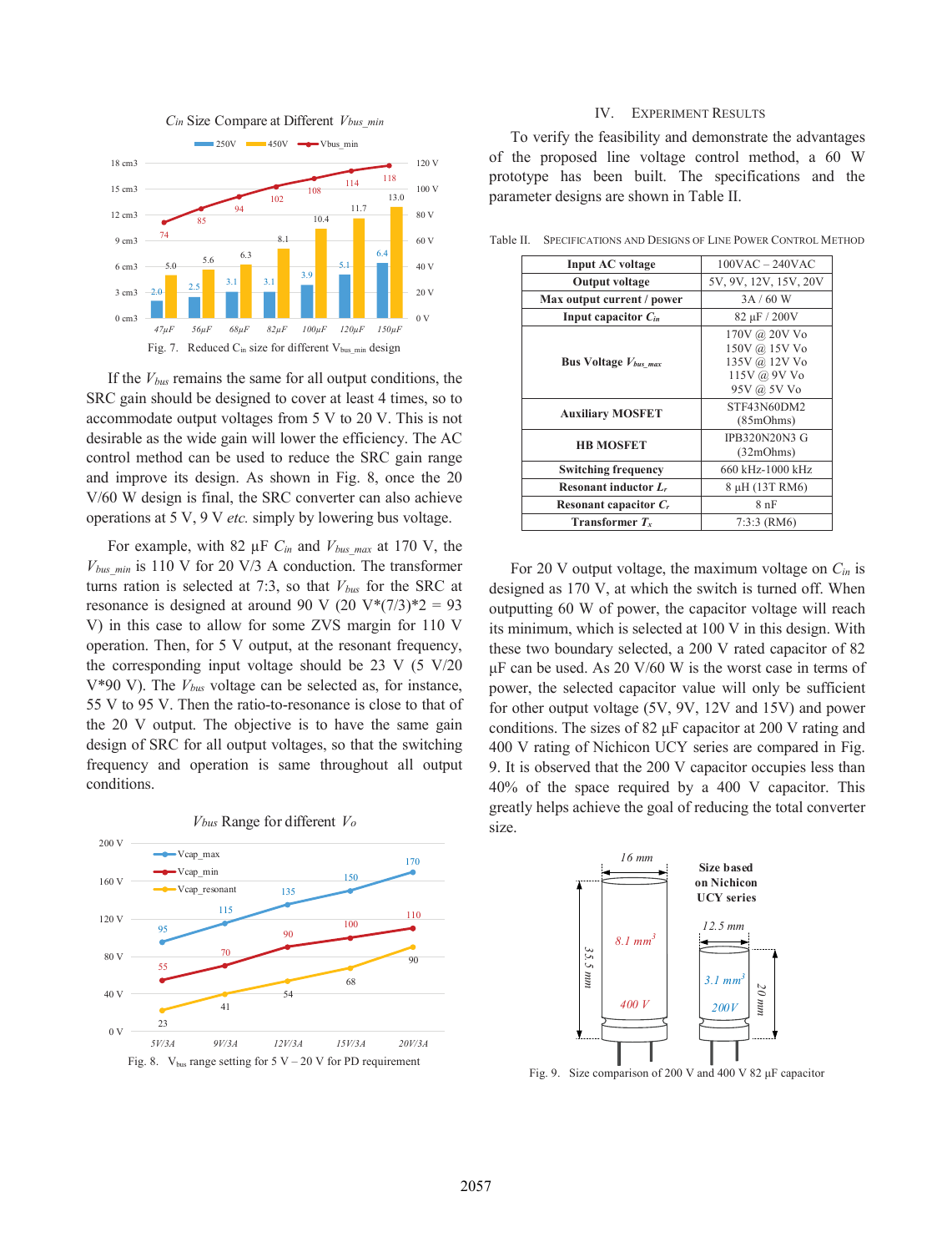For the SRC converter design, as the input voltage is limited below 170 V, 200 V rated MOSFETs are used, which have much reduced  $R_{dson}$  and conduction loss as compared to those 600 V rated counterparts. The transformer turns ratio is selected as 7:3:3 as a trade-off between the current stress and the input capacitor size. If a small ratio is used the resonant tank will have high current, while a large ratio will call for a high minimum capacitor voltage and a larger capacitor value. Besides, to minimize the size of the magnetics, the switching frequency is selected at around megahertz.

Fig. 10 shows the waveform of the line voltage control circuit under 120 VAC / 60 Hz input and 60 W power. Channel 2 shows the bus voltage controlled below 165 V with a minimum value at 120 V. The rise time is around 1.2 ms. And the RMS current in the auxiliary switch is measured as 1.3 A.



Fig. 10. Line voltage control waveform for 120 VAC and 60 W load

Fig. 11 shows the waveform of the line voltage control circuit under 220 VAC / 50 Hz input and 60 W power. The bus voltage is controlled below 170 V with a minimum value at 110 V. The rise time is around 0.7 ms. The RMS current in the auxiliary switch is 2 A.

Fig. 12 - Fig. 21 shows the SRC waveform at 20 V/3 A, 15 V/3 A, 12 V/3 A, 9 V/3 A, and 5 V/3 A output under 120 VAC and 220 VAC, respectively. For all cases the resonant current peaks at around 2.1 A, because the SRC converter behaves like current source and the switching frequency is design to be same for all output conditions. For most cases the output voltage is well regulated at the desired level. The output of 5 V is the worst case in terms of regulation, because the rising time of the input voltage is very short, and the dv/dt is high.











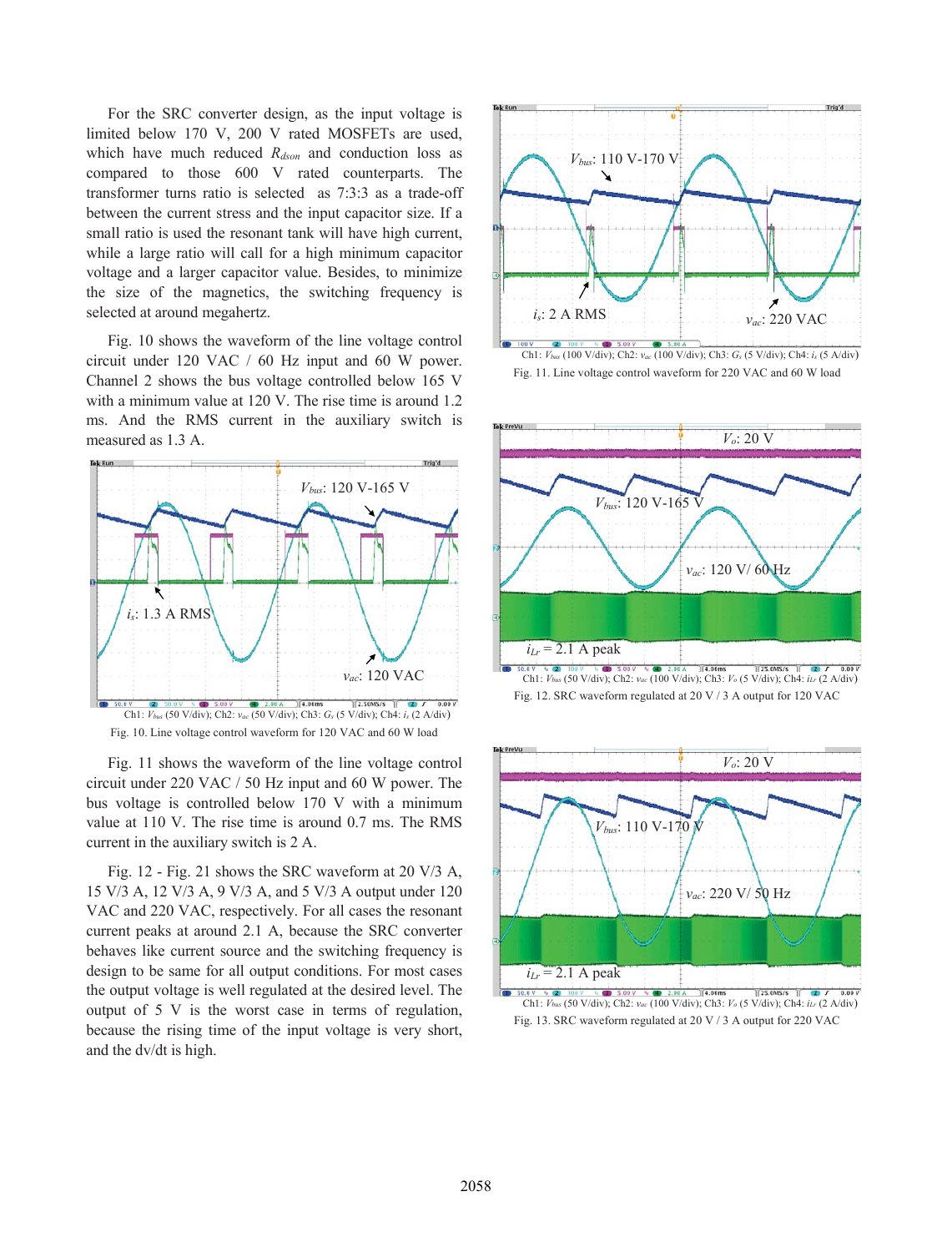

Ch1: *V<sub>o</sub>* (5 V/div); Ch2: *vac* (100 V/div); Ch3: *Vbus* (50 V/div); Ch4: *iLr* (2 A/div); Ch4: *iLr* (2 A/div) Fig. 14. SRC waveform regulated at 15 V / 3 A output for 120 VAC







Fig. 15. SRC waveform regulated at 15 V / 3 A output for 220 VAC



Fig. 16. SRC waveform regulated at 12 V / 3 A output for 120 VAC



Fig. 18. SRC waveform regulated at 9 V / 3 A output for 120 VAC